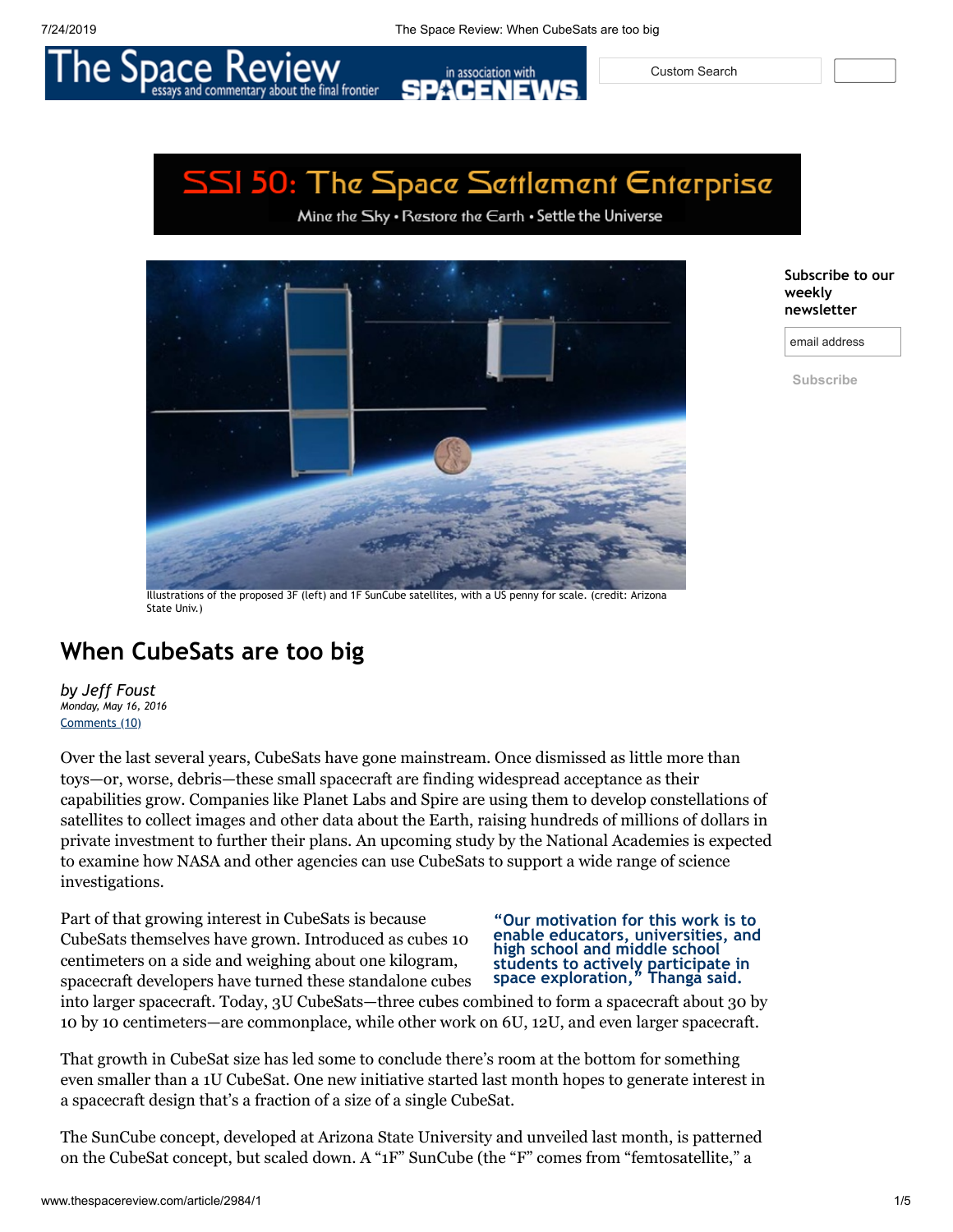term sometimes applied to spacecraft smaller than a one-kilogram CubeSat) is three centimeters on a side, with a mass of 35 grams. A 3F SunCube, analogous to a 3U CubeSat, is three 1F cubes stacked together, measuring nine by three by three centimeters and weighing 100 grams.

Jekan Thanga, the Arizona State professor who led development of the SunCube concept, said he hopes the smaller, and thus less expensive, design will encourage more spacecraft development, particularly in schools. "Our motivation for this work is to enable educators, universities, and high school and middle school students to actively participate in space exploration," he said at an April 7 presentation about SunCube on the Arizona State campus.

SunCubes, he added, could also support science and technology demonstrations. "The other motivation is to enable low-cost access to space for researchers to send proof-of-concept experiments," he said. "You can develop low-cost, truly disposable spacecraft and robots where thousands can be sent."

Miniaturization, the same advance that has benefited CubeSats, also makes the smaller SunCubes possible, Thanga argues. A 1F satellite has solar panels, a UHF radio capable of transmitting at a few kilobits per second, and a

#### **"They're not going to be a space hazard per se, because they'll naturally degrade out of their orbits."**

three-megapixel camera that can conduct low-resolution Earth imaging. "Everything about it should resemble the technologies in the CubeSat world, but a little bit more miniaturized, maybe a little bit more rudimentary," he said.

The 3F version, he said, would free up more volume for additional payloads or enhanced capabilities. "You have now two-thirds of your volume to do whatever else you want," he said, such as adding a second camera to do stereo imaging. "Compared to the 1F, this now seems like paradise."



Jekan Thanga holds a model of a 3F SunCube during a presentation about the satellite concept at Arizona State University April 7. (credit: J. Foust)

Keeping the SunCube small, he argued, is key to lowering its costs and thus making it accessible to the educational community. Launching a single 1F satellite into low Earth orbit, such as from the ISS, would cost \$1,000 to \$3,000. Parts for that basic satellite could drop to less than \$300 per satellite, assuming mass production. (That mass production isn't available for some components yet: Thanga said his group had to hand-cut the solar panels since they were not readily available in such small sizes.)

SunCubes, he suggested, might work best in swarms, with many satellites working in conjunction in Earth orbit or on missions to other bodies in the solar system. A dispenser the size of a single 1U CubeSat could accommodate nine 3F SunCubes or 27 1F SunCubes.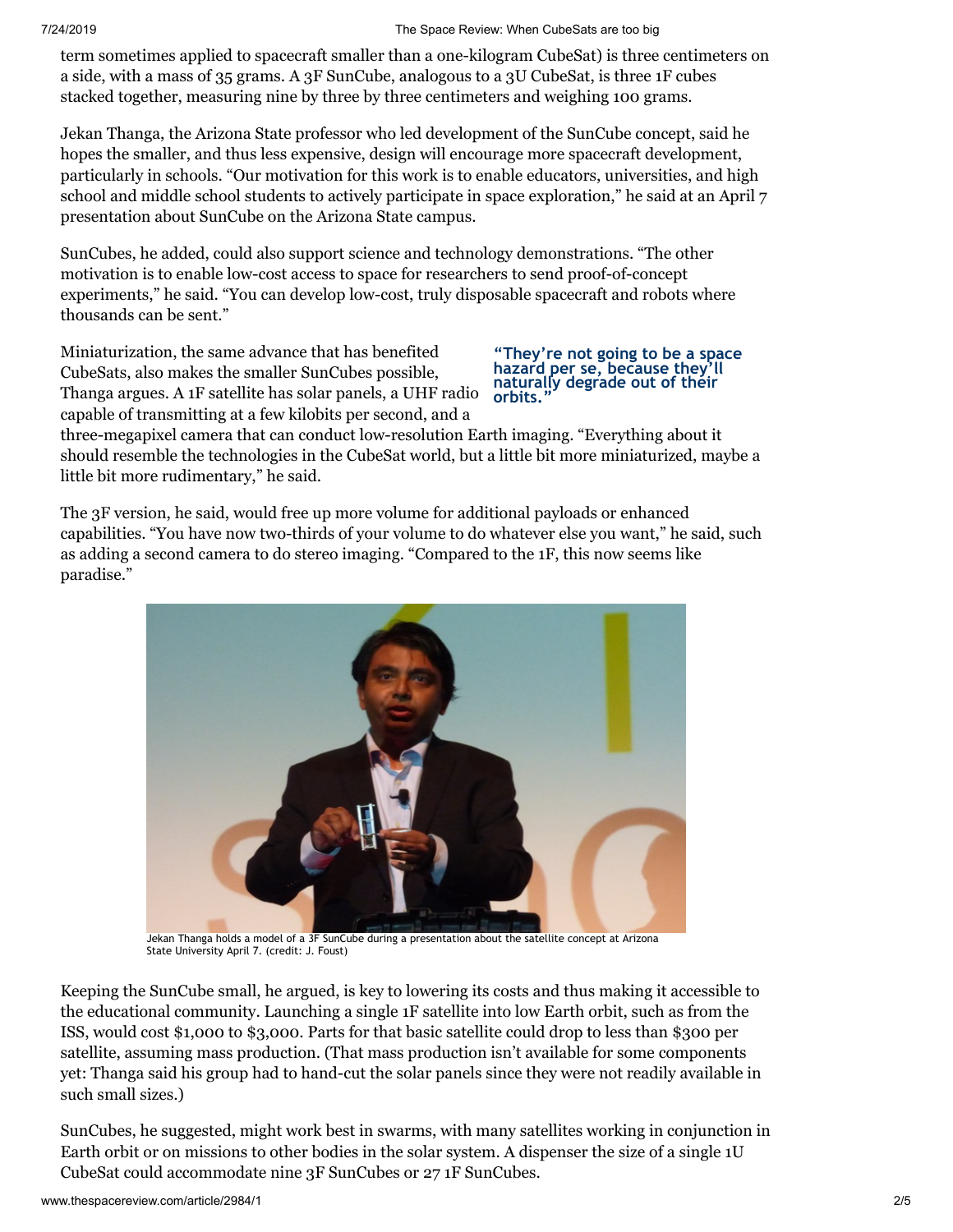There are, he acknowledged, issues with SunCubes, some technical and others more a matter of perception. The low data rate of individual satellites means sending even a single image timeconsuming, making the spacecraft less valuable for research. Thanga suggested that multiple spacecraft could communicate in parallel, providing an enhanced data rate.

It might be possible, he added, to use S-band communications in place of UHF for those satellites, but said going beyond that, such as to X-band, was unlikely for the foreseeable future. Other ways to get around the communications bottleneck he offered was the use of inflatable or deployable antennas on the SunCubes, or, particularly for interplanetary missions, a "mother-daughter" configuration where a swarm of SunCubes communicates with a larger mothership that then transmits back to the Earth.

For spacecraft that remain in Earth orbit, there's concern about their contribution to orbital debris. CubeSats have already been derided by some as "debris sats" given their proliferation and their small size that makes them difficult to track. Today, 1U CubeSats are at the edge of what can be reliably tracked, meaning that SunCubes may not be possible to track at all.

Thanga downplayed the orbital debris risk, arguing that, once deployed into low Earth orbit, they would remain there for only one to two years before reentering naturally, and this don't pose a longterm debris risk. (He added that including a "little biscuit of tungsten" to the spacecraft could extend its life by about six months or so; the additional mass would reduce the effects of atmospheric drag.)

"We're not going to be crowding up space," he said. "They're not going to be a space hazard per se, because they'll naturally degrade out of their orbits."

He acknowledged, though, that SunCubes will pose a tracking challenge while they are in orbit. "Tracking is a question," he said when asked about it. One solution, similar to those proposed for CubeSats, would be to place some kind of beacon or other tool on the spacecraft itself to make it easier for tracking radars on the ground to find. "We haven't looked into that yet, but we're very eager to start that discussion."

There's also the potential for competing standards. Thanga used last month's event to release the initial draft of a [design standards document, which discusses general d](http://femtosat.asu.edu/suncube_femtosat_design_specifications_v1.pdf)esign and testing requirements for SunCubes, and seek comments on it.

### **"We wanted to meet a certain threshold of trying to get to the ISS for under or about \$1,000."**

But the SunCube is not the only proposal for femtosat-class spacecraft. The PocketQube, introduced several years ago, is a cube five centimeters on a side, weighing about 180 grams. Several PocketQubes have flown already, deployed from another small satellite launched on a multimanifested Dnepr mission in 2013.

So why another femtosat standard? "What was driving that was costs," he said about his choice of the three-centimeter form factor for SunCubes. "We wanted to meet a certain threshold of trying to get to the ISS for under or about \$1,000."

It's not clear the SunCube standard, even more constraining than the PocketQube one, will take off: adoption of the PocketQube one has been slow so far. But as spacecraft technology advances, there are more opportunities for schools, organizations, and companies to experiment with what's possible with inexpensive, very small spacecraft—much as they did with CubeSats a decade ago.

 $\Box$ 

*Jeff Foust ([jeff@thespacereview.com\)](mailto:jeff@thespacereview.com) is the editor and publisher of The Space Review, and a senior staff writer with [SpaceNews.](http://www.spacenews.com/) He also operates the [Spacetoday.net](http://www.spacetoday.net/) web site. Views and opinions expressed in this article are those of the author alone.*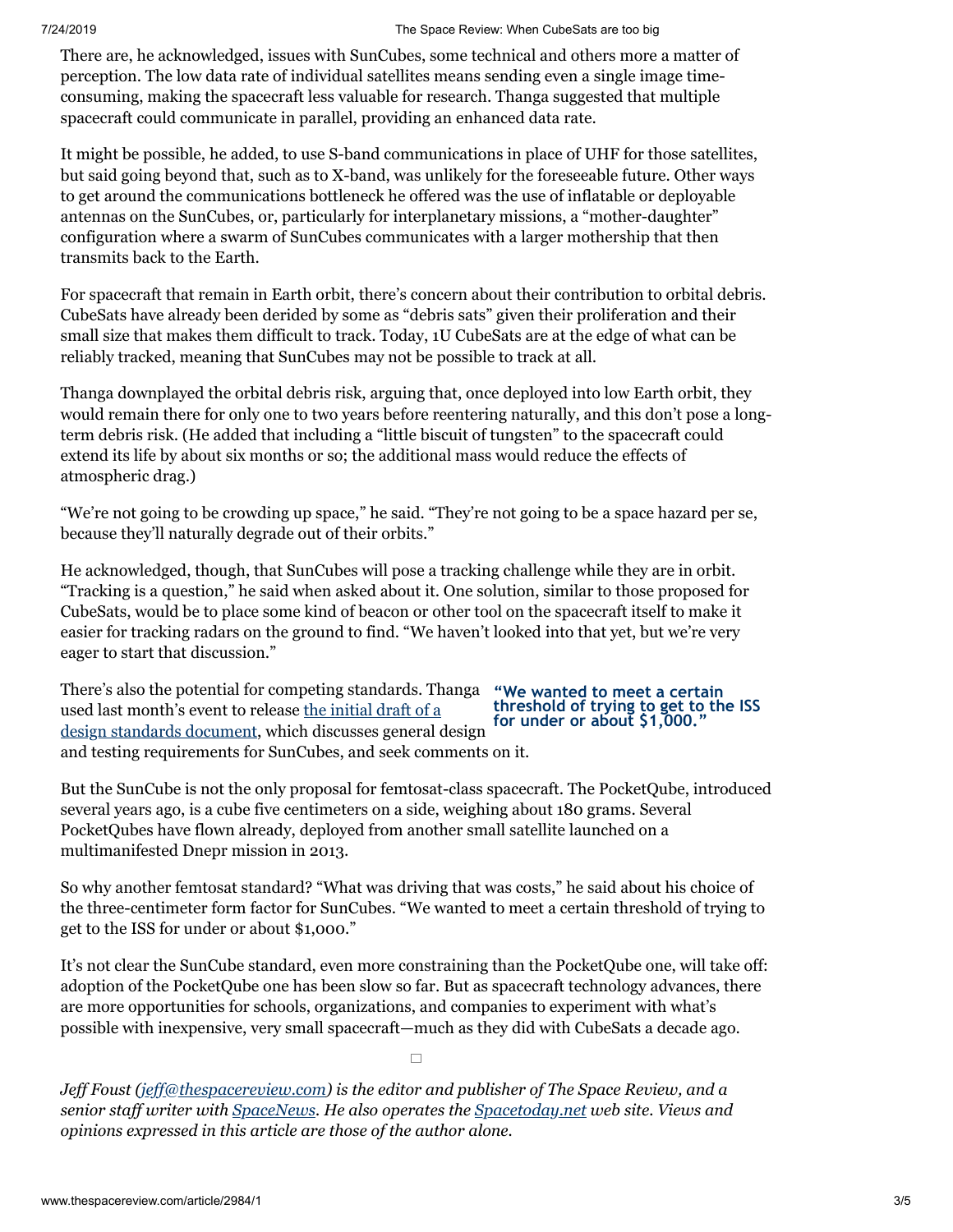[Login](javascript: showLogin();)

<span id="page-3-4"></span><span id="page-3-3"></span><span id="page-3-2"></span><span id="page-3-1"></span><span id="page-3-0"></span>

| Comments (10)                                                                                                                                                                                                                                                                                                                                                                                                                                                                                                                                                                                                             | Login            |
|---------------------------------------------------------------------------------------------------------------------------------------------------------------------------------------------------------------------------------------------------------------------------------------------------------------------------------------------------------------------------------------------------------------------------------------------------------------------------------------------------------------------------------------------------------------------------------------------------------------------------|------------------|
| Sort by: Date Rating Last Activity                                                                                                                                                                                                                                                                                                                                                                                                                                                                                                                                                                                        |                  |
| Vladislaw · 166 weeks ago                                                                                                                                                                                                                                                                                                                                                                                                                                                                                                                                                                                                 | $\boldsymbol{0}$ |
| THAT is a small sat. I saw something similar on Kickstarter, basically some chips on a board. Can't wait to see what they can do.                                                                                                                                                                                                                                                                                                                                                                                                                                                                                         |                  |
| Reply<br>3 replies active 166 weeks ago                                                                                                                                                                                                                                                                                                                                                                                                                                                                                                                                                                                   | Report           |
| Bob Shaw $\cdot$ 166 weeks ago                                                                                                                                                                                                                                                                                                                                                                                                                                                                                                                                                                                            | $+1$             |
| That was KickSat, the brainchild of Zac Manchester - it flew in 2014 aboard a Falcon 9. Sadly, the 'mothership' had problems, and the 'Sprite'<br>femtosatellites were never deployed. KickSat 2 will be launched aboard a Cygnus ISS resupply flight in a couple of months. And yea, I was a<br>backer of KickSat!                                                                                                                                                                                                                                                                                                       |                  |
| Reply                                                                                                                                                                                                                                                                                                                                                                                                                                                                                                                                                                                                                     | <u>Report</u>    |
| Vladislaw · 166 weeks ago                                                                                                                                                                                                                                                                                                                                                                                                                                                                                                                                                                                                 | $\mathbf{0}$     |
| Thanks for the reminder                                                                                                                                                                                                                                                                                                                                                                                                                                                                                                                                                                                                   |                  |
| "Cornell University, Ithaca, New York<br>KickSat-2 is a CubeSat technology demonstration mission designed to demonstrate the deployment and operation of prototype Sprite<br>"ChipSats" (femtosatellites). The Sprite is a tiny spacecraft that includes power, sensor and communication systems on a printed circuit board<br>measuring 3.5 by 3.5 centimeters with a thickness of a few millimeters and a mass of a few grams. ChipSats could enable new kinds of<br>science and exploration missions, as well as dramatically lower the cost of access to space."<br>http://www.nasa.gov/content/nasa-announces-sixth- |                  |
| and the kickstarter<br>https://www.kickstarter.com/projects/zacinaction/                                                                                                                                                                                                                                                                                                                                                                                                                                                                                                                                                  |                  |
| Reply                                                                                                                                                                                                                                                                                                                                                                                                                                                                                                                                                                                                                     | <u>Report</u>    |
| Vladislaw · 166 weeks ago                                                                                                                                                                                                                                                                                                                                                                                                                                                                                                                                                                                                 | $\mathbf{0}$     |
|                                                                                                                                                                                                                                                                                                                                                                                                                                                                                                                                                                                                                           |                  |
| found a video of the deployer<br>http://kicksat.github.io/                                                                                                                                                                                                                                                                                                                                                                                                                                                                                                                                                                |                  |
| Reply                                                                                                                                                                                                                                                                                                                                                                                                                                                                                                                                                                                                                     | <b>Report</b>    |
| David Ratti · 166 weeks ago                                                                                                                                                                                                                                                                                                                                                                                                                                                                                                                                                                                               | $\mathbf{0}$     |
| "A "IF" SunCube (the "F" comes from "femtosatellite," a term sometimes applied to spacecraft smaller than a one-kilogram CubeSat) is three<br>centimeters on a side, with a mass of 35 kilograms."                                                                                                                                                                                                                                                                                                                                                                                                                        |                  |
| 35 grams, perhaps?                                                                                                                                                                                                                                                                                                                                                                                                                                                                                                                                                                                                        |                  |
| Reply                                                                                                                                                                                                                                                                                                                                                                                                                                                                                                                                                                                                                     | <b>Report</b>    |
| Dwayne Day · 166 weeks ago                                                                                                                                                                                                                                                                                                                                                                                                                                                                                                                                                                                                | $-1$             |
| "One solution, similar to those proposed for CubeSats, would be to place some kind of beacon or other tool on the spacecraft itself to make it easier<br>for tracking radars on the ground to find."                                                                                                                                                                                                                                                                                                                                                                                                                      |                  |
| What happens if the beacon doesn't work? Then it's just debris.                                                                                                                                                                                                                                                                                                                                                                                                                                                                                                                                                           |                  |
| Reply<br><b>1 reply</b> active 166 weeks ago                                                                                                                                                                                                                                                                                                                                                                                                                                                                                                                                                                              | <u>Report</u>    |
| $Guest \cdot 166 weeks ago$                                                                                                                                                                                                                                                                                                                                                                                                                                                                                                                                                                                               | $\boldsymbol{0}$ |
| The beacon would likely be a passive dipole.                                                                                                                                                                                                                                                                                                                                                                                                                                                                                                                                                                              |                  |
| Reply                                                                                                                                                                                                                                                                                                                                                                                                                                                                                                                                                                                                                     | Report           |
| peteK · 166 weeks ago                                                                                                                                                                                                                                                                                                                                                                                                                                                                                                                                                                                                     | $-1$             |
| this is very cool I wonder how small one can build. Turning Toys into Tools.                                                                                                                                                                                                                                                                                                                                                                                                                                                                                                                                              |                  |
| Reply                                                                                                                                                                                                                                                                                                                                                                                                                                                                                                                                                                                                                     | <b>Report</b>    |
| @JareelSkaj · 166 weeks ago                                                                                                                                                                                                                                                                                                                                                                                                                                                                                                                                                                                               | $+1$             |

<span id="page-3-9"></span><span id="page-3-8"></span><span id="page-3-7"></span><span id="page-3-6"></span><span id="page-3-5"></span>www.thespacereview.com/article/2984/1 4/5